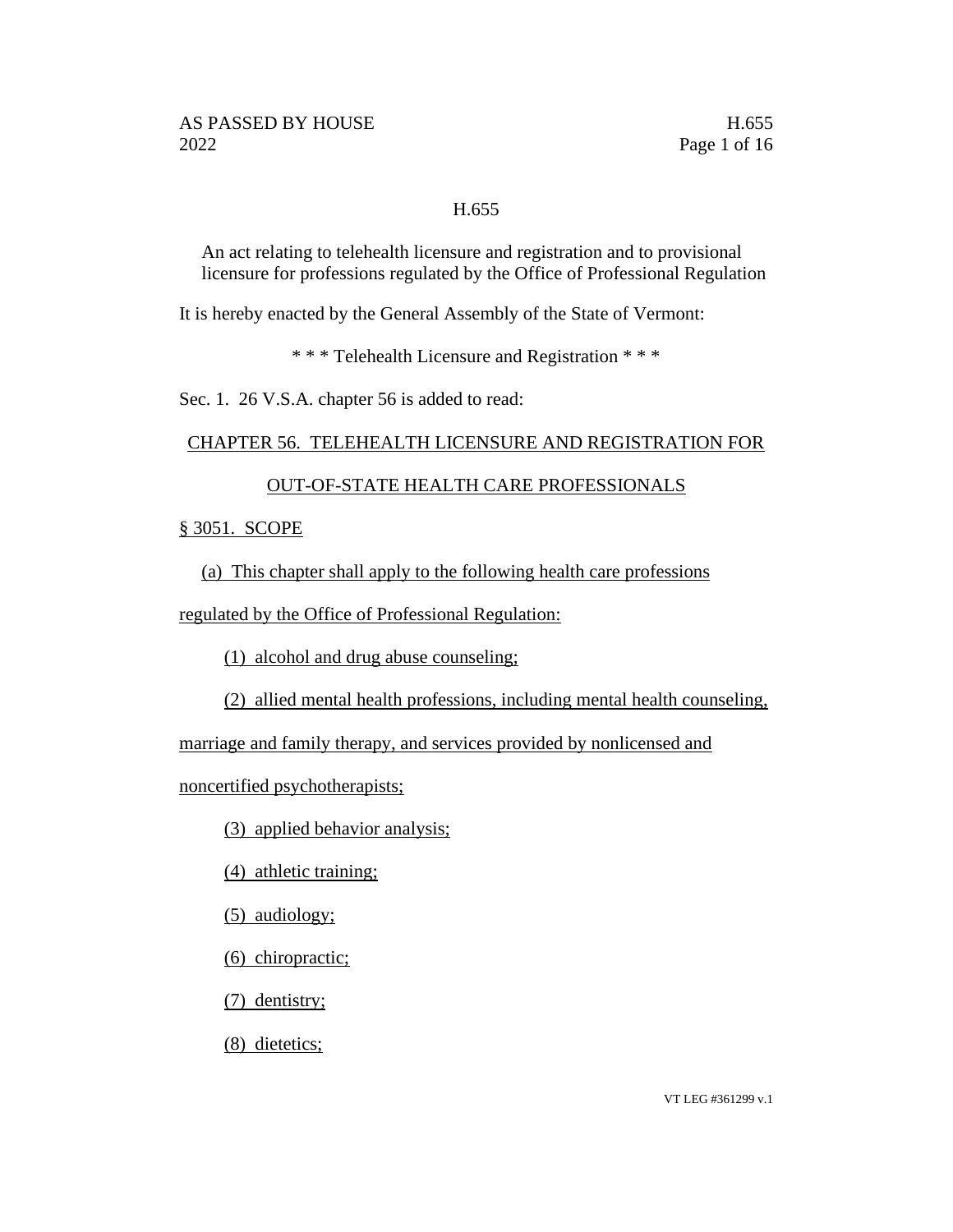(9) midwifery;

(10) naturopathy;

(11) nursing;

(12) nursing home administration;

(13) occupational therapy;

(14) optometry;

(15) osteopathy;

(16) pharmacy;

(17) physical therapy;

(18) psychoanalysis;

(19) psychology;

(20) respiratory care;

(21) social work;

(22) speech language pathology; and

(23) veterinary medicine.

(b) This chapter shall apply to the following health care professions

regulated by the Board of Medical Practice:

(1) physicians;

(2) physician assistants; and

(3) podiatrists.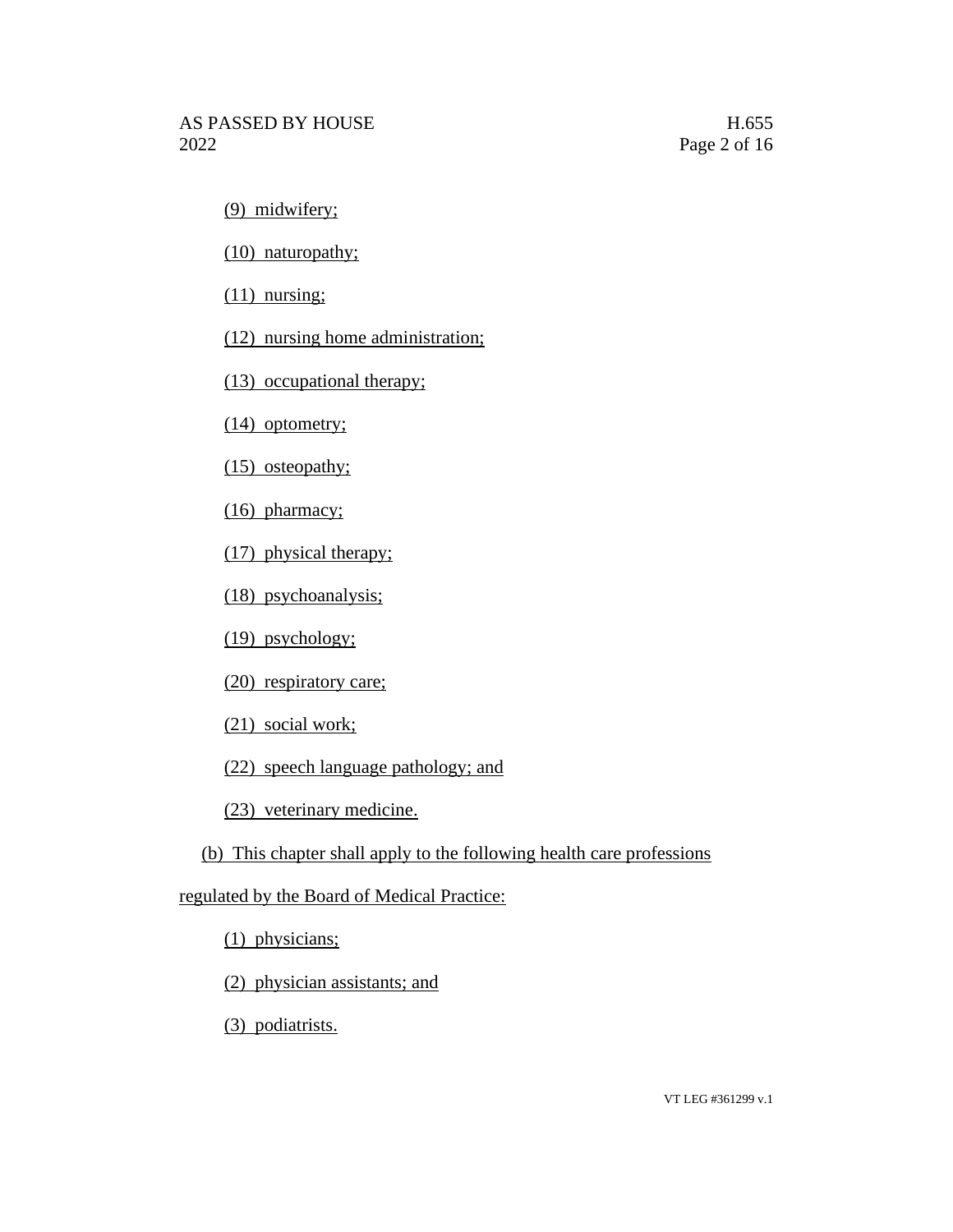#### § 3052. DEFINITIONS

As used in this chapter:

(1) "Board" means the Board of Medical Practice.

(2) "Health care professional" means an individual who holds a valid license, certificate, or registration to provide health care services in any other U.S. jurisdiction in a health care profession listed in section 3051 of this chapter.

(3) "Health care services" means services for the diagnosis, prevention, treatment, cure, or relief of a health condition, illness, injury, or disease.

(4) "In good standing" means that a health care professional holds an active license, certificate, or registration from another U.S. jurisdiction; the health care professional is not subject to a disciplinary order that conditions, suspends, or otherwise restricts the professional's practice in any other U.S. jurisdiction; and the health care professional is not affirmatively barred from practice in Vermont for any reason, including reasons of fraud or abuse, patient care, or public safety.

(5) "Mandatory disclosure" means the information that the health care professional must disclose to the patient at the initial telehealth visit or consultation, as determined by the relevant regulatory body by rule.

(6) "Office" means the Office of Professional Regulation.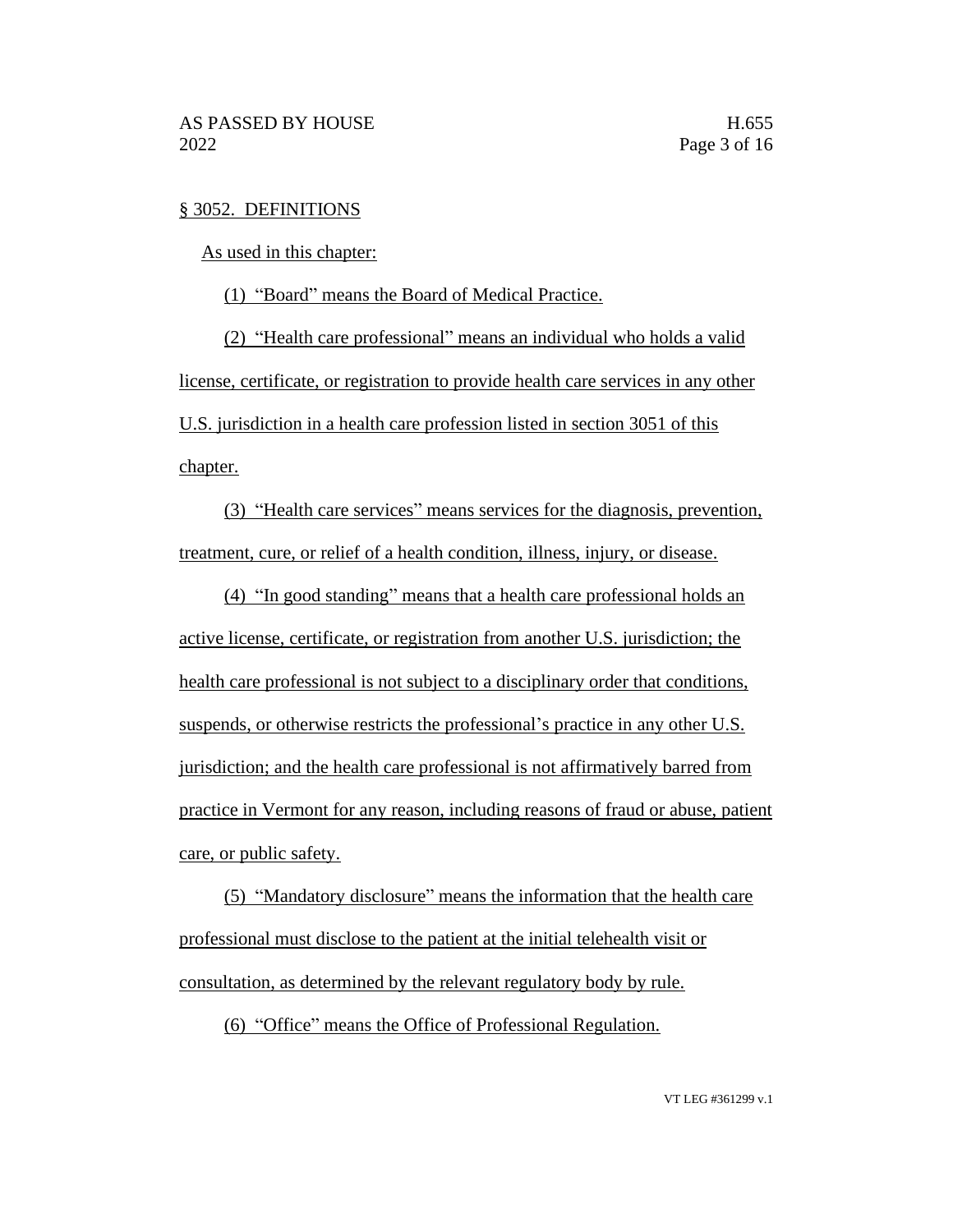(7) "Store and forward" means an asynchronous transmission of medical information, such as one or more video clips, audio clips, still images, x-rays, magnetic resonance imaging scans, electrocardiograms, electroencephalograms, or laboratory results, sent over a secure connection that complies with the requirements of the Health Insurance Portability and Accountability Act of 1996, Pub. L. No. 104-191 to be reviewed at a later date by a health care provider at a distant site who is trained in the relevant specialty. In store and forward, the health care provider at the distant site reviews the medical information without the patient present in real time and communicates a care plan or treatment recommendation back to the patient or referring provider, or both.

(8) "Telehealth" means health care services delivered by telemedicine, store and forward, or audio-only telephone.

(9) "Telemedicine" means the delivery of health care services such as diagnosis, consultation, or treatment through the use of live interactive audio and video over a secure connection that complies with the requirements of the Health Insurance Portability and Accountability Act of 1996, Pub. L. No. 104- 191.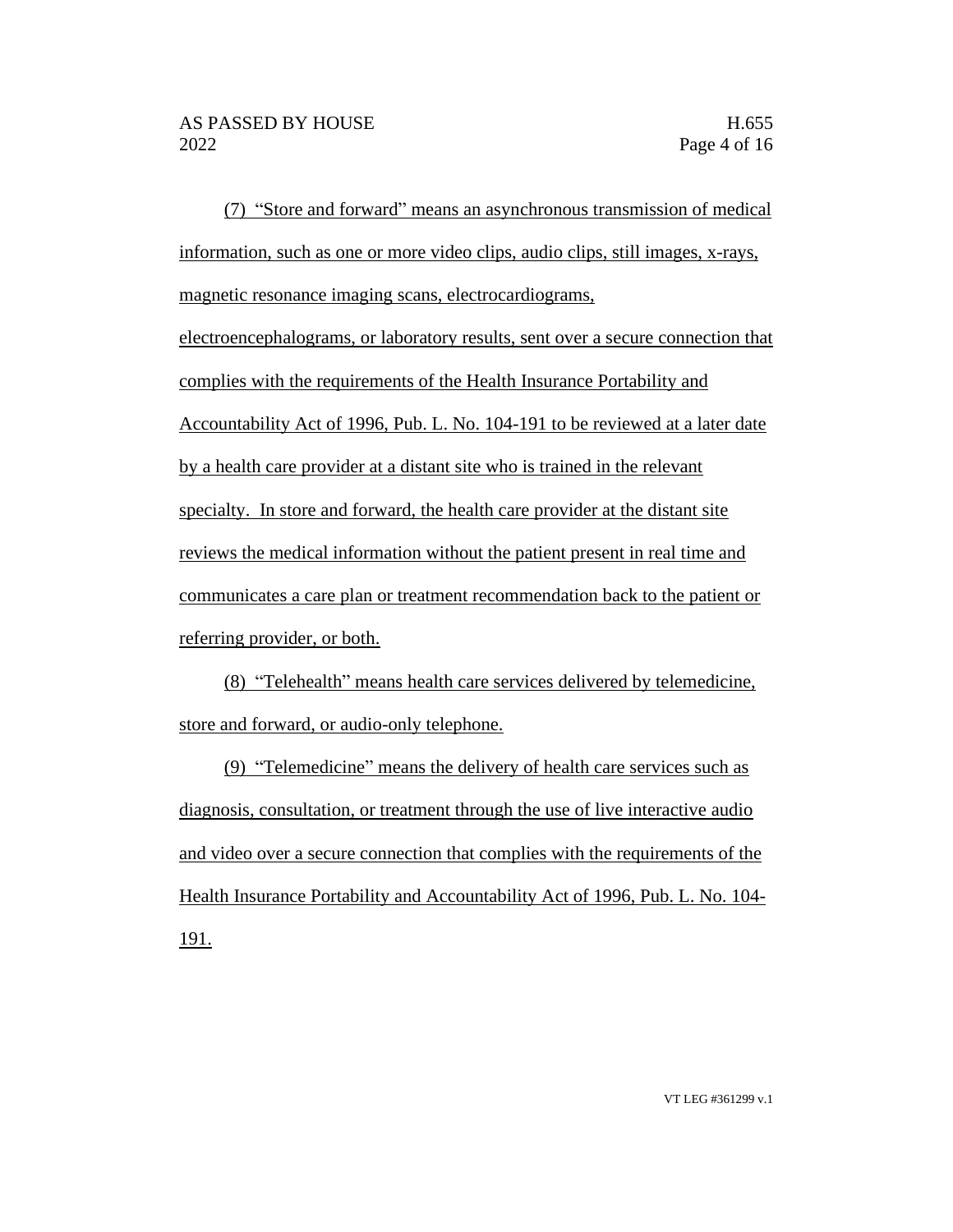## § 3053. TELEHEALTH LICENSURE OR TELEHEALTH REGISTRATION REQUIRED

(a) A health care professional who is not otherwise licensed, certified, or registered to practice in Vermont but is licensed, certified, or registered in good standing in all other U.S. jurisdictions in which the health care professional is or has been licensed, certified, or registered and who wishes to provide health care services to a patient or client located in Vermont using telehealth shall obtain a telehealth license or telehealth registration from the Office or the Board in accordance with this chapter.

(b) A telehealth license or telehealth registration issued pursuant to this chapter shall authorize a health care professional to provide services to a patient or client located in Vermont using telehealth only. Telehealth licensure or telehealth registration does not authorize the health care professional to open an office in Vermont or to provide in-person health care services to patients or clients located in Vermont.

(c) A health care professional who is not otherwise licensed, certified, or registered to practice in Vermont and provides health care services in Vermont using telehealth without a telehealth registration or telehealth license, or provides services beyond the limitations of the telehealth registration or telehealth license, is engaged in unauthorized practice as defined in 3 V.S.A.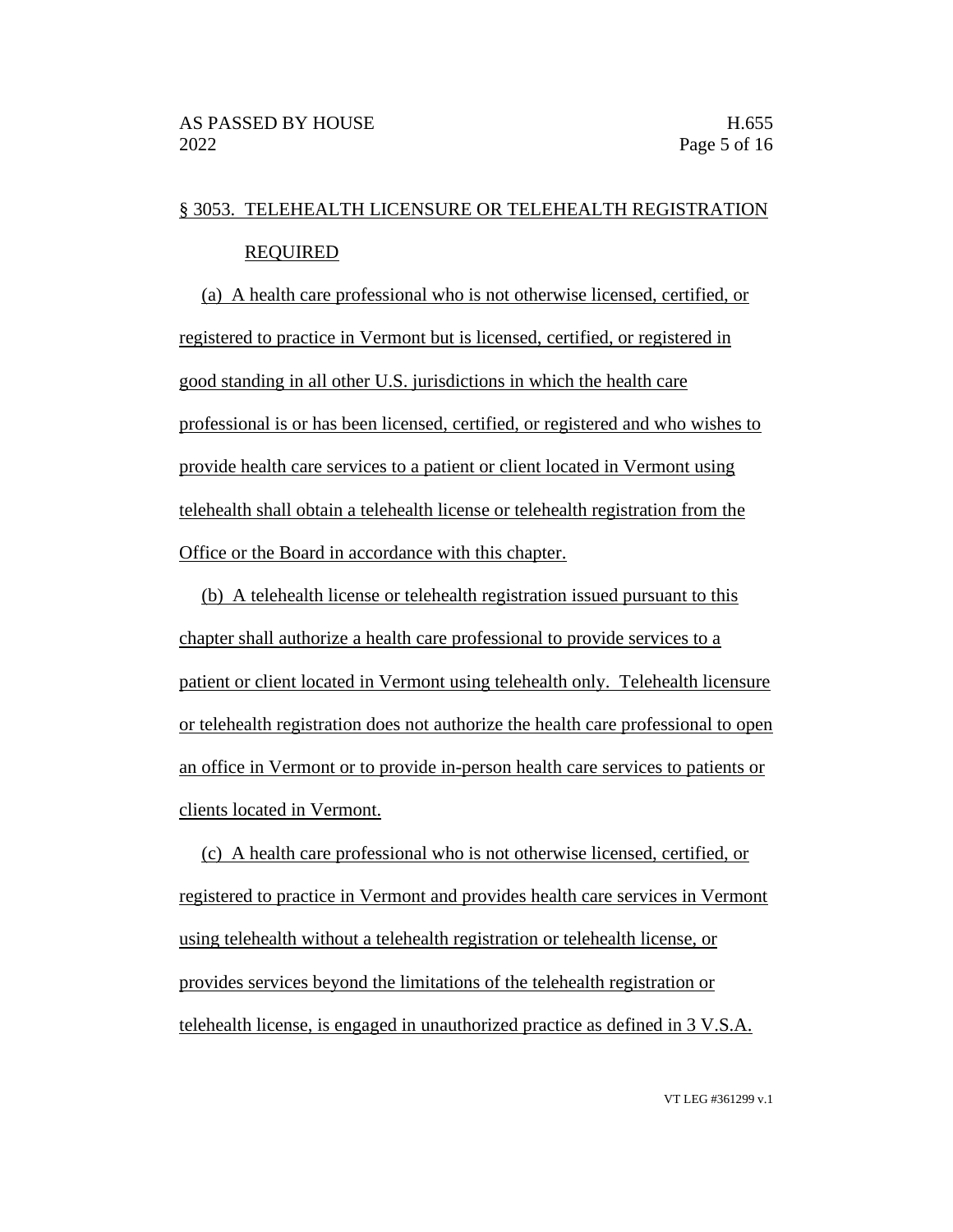§ 127 and section 1314 of this title and is subject to the penalties set forth in those sections.

# § 3054. SCOPE OF TELEHEALTH LICENSE AND TELEHEALTH

### **REGISTRATION**

(a) Telehealth license.

(1) A health care professional who is not otherwise licensed, certified, or registered to practice in Vermont may obtain a telehealth license to provide health care services using telehealth to a total of not more than 20 unique patients or clients located in Vermont during the two-year license term.

(2) To be eligible to obtain a telehealth license under this chapter, a health care professional shall:

(A) complete an application in a format and with such content as prescribed by the Office or the Board;

(B) hold an active, unencumbered license, certificate, or registration in good standing in any other U.S. jurisdiction to practice the health care profession that the professional seeks to practice in Vermont using telehealth and provide verification of the license, registration, or certificate to the Office or the Board if required by the profession;

(C) if required by the rules adopted by the Office or the Board pursuant to section 3061 of this chapter, submit a copy of a mandatory disclosure that conforms to the requirements established by rule;

VT LEG #361299 v.1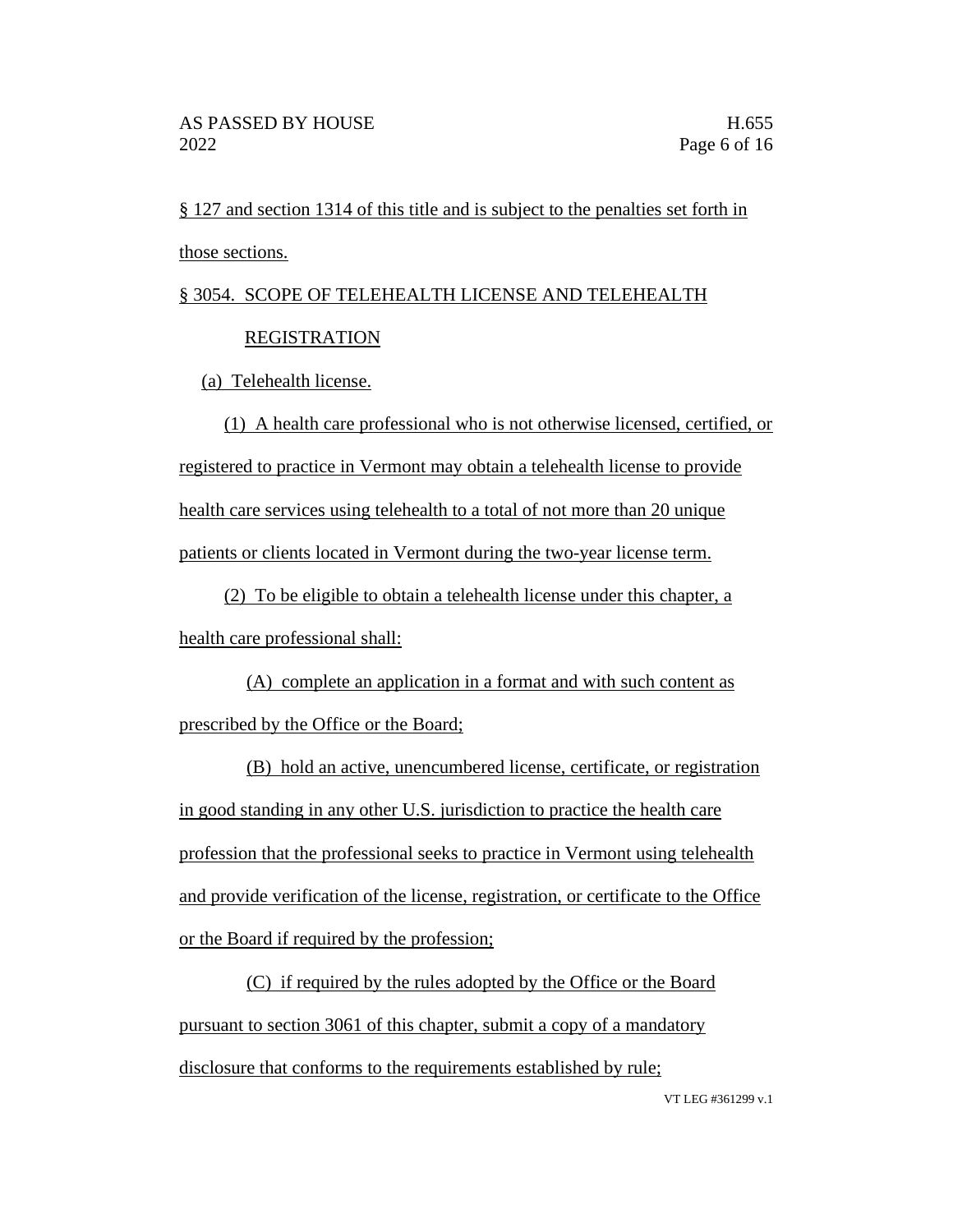(D) if required by the rules adopted by the Office or the Board pursuant section 3061 of this chapter, provide documentation of professional liability coverage or financial responsibility that includes coverage or financial responsibility for services provided by telehealth to patients or clients not located in the health care professional's home state in an amount established by rule;

(E) provide any other information and documentation of qualifications required by the Office or the Board by rule; and

(F) pay the required telehealth licensure fee, which shall be 75 percent of the renewal fee for the profession as set forth in 3 V.S.A. § 125 or in the applicable chapter of this title.

(3) A health care professional may renew a telehealth license every two years upon application and payment of the required fee. A license that has expired shall be reinstated upon payment of the biennial renewal fee and the late renewal penalty, which shall be 75 percent of the late renewal penalty established in 3 V.S.A. § 127 or in section 1401a of this title, as applicable.

(b) Telehealth registration.

(1) A health care professional who is not otherwise licensed, certified, or registered to practice in Vermont may obtain a telehealth registration to provide health care services using telehealth: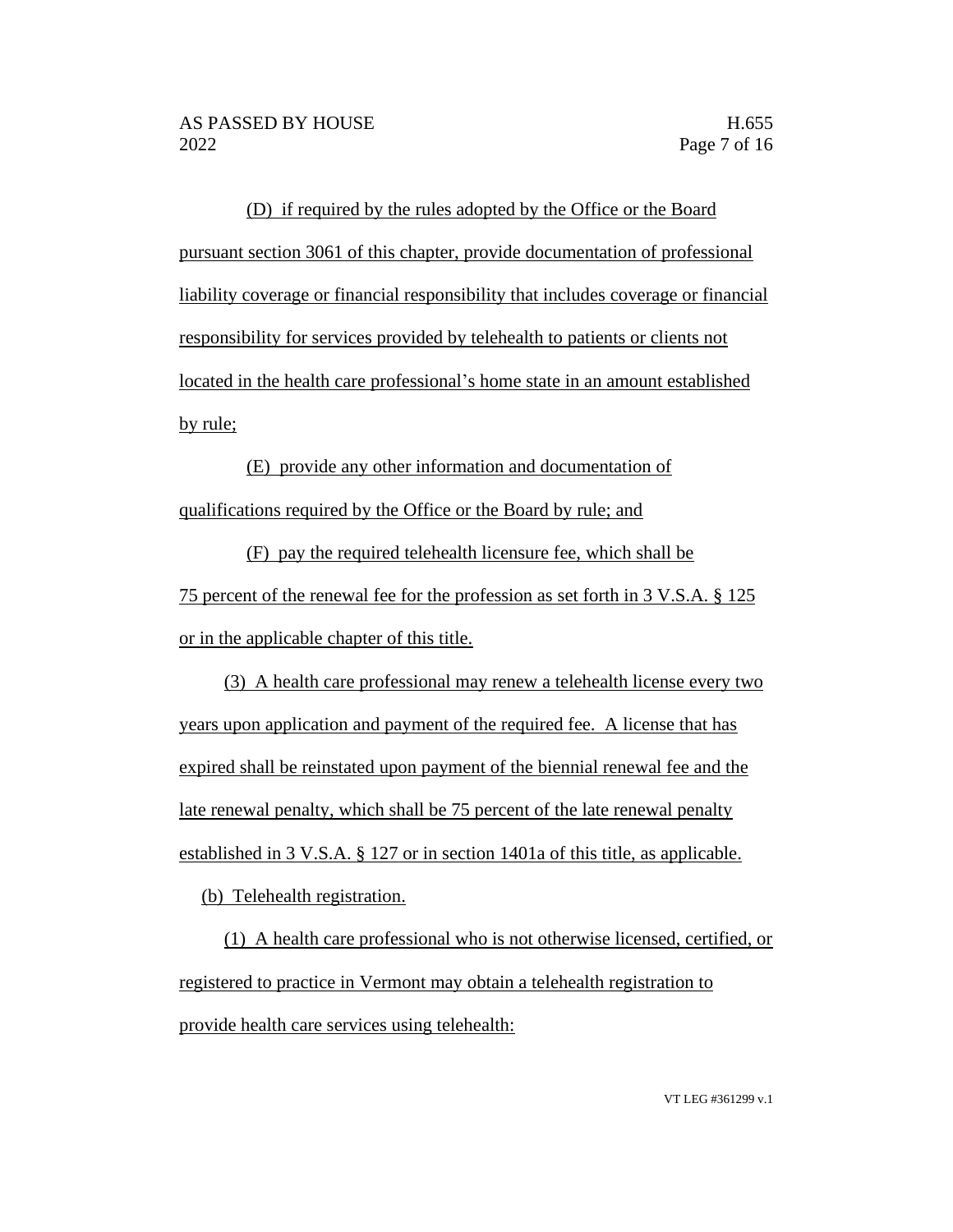(A) for a period of not more than 120 consecutive days from the date the registration was issued; and

(B) to a total of not more than 10 unique patients or clients over the 120-day period that the registration is in effect.

(2) To be eligible to obtain a telehealth registration under this chapter, a health care professional shall:

(A) complete an application in a format and with such content as prescribed by the Office or the Board;

(B) hold an active, unencumbered license, certificate, or registration in good standing in any other U.S. jurisdiction to practice the health care profession that the professional seeks to practice in Vermont using telehealth and provide verification of the license, registration, or certificate to the Office or the Board if required by the profession;

(C) if required by the rules adopted by the Office or the Board pursuant to section 3061 of this chapter, submit a copy of a mandatory disclosure that conforms to the requirements established by rule; and

(D) pay the required telehealth registration fee, which shall be the lesser of:

(i) 50 percent of the renewal fee for the profession as set forth in 3 V.S.A. § 125 or in the applicable chapter of this title; or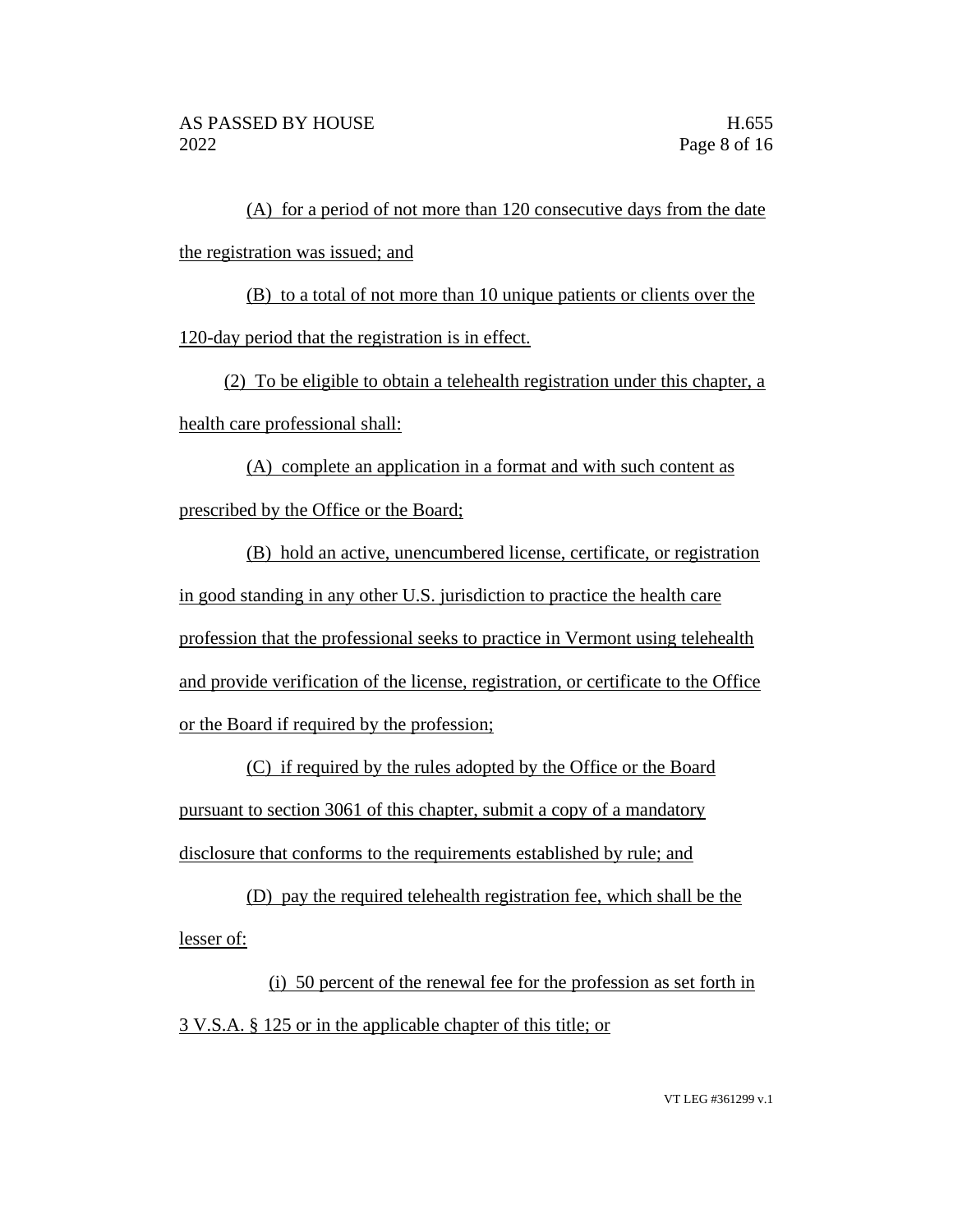(ii) the application fee for a full license for the profession as set forth in 3 V.S.A. § 125 or in the applicable chapter of this title.

(3) A health care professional may only reactivate a telehealth registration once every three years. A telehealth registration shall not be renewed or reactivated upon expiration.

(c) Other license or registration. A health care professional seeking to provide health care services to a patient or client located in Vermont using telehealth may register or apply for a full license to practice the profession in this State in accordance with the applicable provisions of this title. Nothing in this section shall be construed to prohibit a qualified health care professional from registering or obtaining a full license to practice in Vermont in accordance with relevant laws.

(d) Transition to licensure; fee credit.

VT LEG #361299 v.1 (1) If a health care professional holding a telehealth registration issued pursuant to this chapter elects to apply for a telehealth license or a full license while the professional's telehealth registration is in effect or within three years following the effective date of the professional's telehealth registration, the amount of the fee paid by the health care professional for the telehealth registration pursuant to subdivision (b)(2)(D) of this section shall be credited and applied toward the amount of the relevant telehealth license under subdivision  $(a)(2)(F)$  of this section if the professional is seeking a telehealth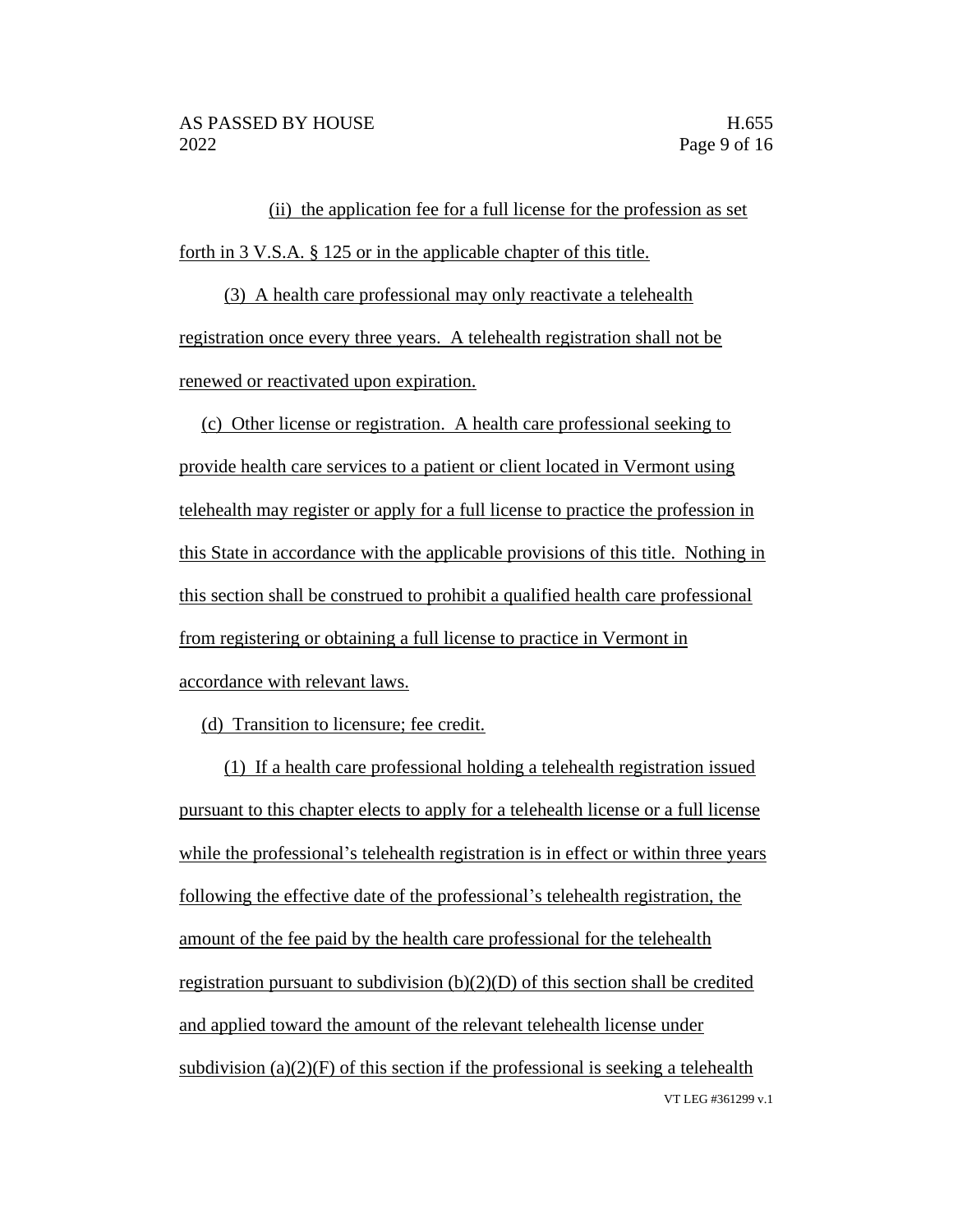license or the application fee for a full license for the profession as set forth in 3 V.S.A. § 125 or in the applicable chapter of this title.

(2) If a health care professional holding a telehealth license issued pursuant to this chapter elects to apply for a full license while the professional's telehealth license is in effect, the amount of the fee paid by the health care professional for the telehealth license pursuant to subdivision  $(a)(2)(F)$  of this section shall be credited and applied toward the amount of the application fee for a full license for the profession as set forth in 3 V.S.A. § 125 or in the applicable chapter of this title.

#### § 3055. SCOPE OF PRACTICE; STANDARD OF PRACTICE

(a) In order to be eligible for a telehealth license or telehealth registration under this chapter, a health care professional shall hold a license, certificate, or registration in another U.S. jurisdiction that authorizes the provider to engage in the same or a broader scope of practice as health care professionals in the same field are authorized to engage pursuant to a license, certificate, or registration issued in accordance with the relevant provisions of this title.

(b) While practicing in Vermont using telehealth, a health care professional holding a telehealth license or telehealth registration issued pursuant to this chapter shall:

(1) practice within the scope of practice established in this title for that profession; and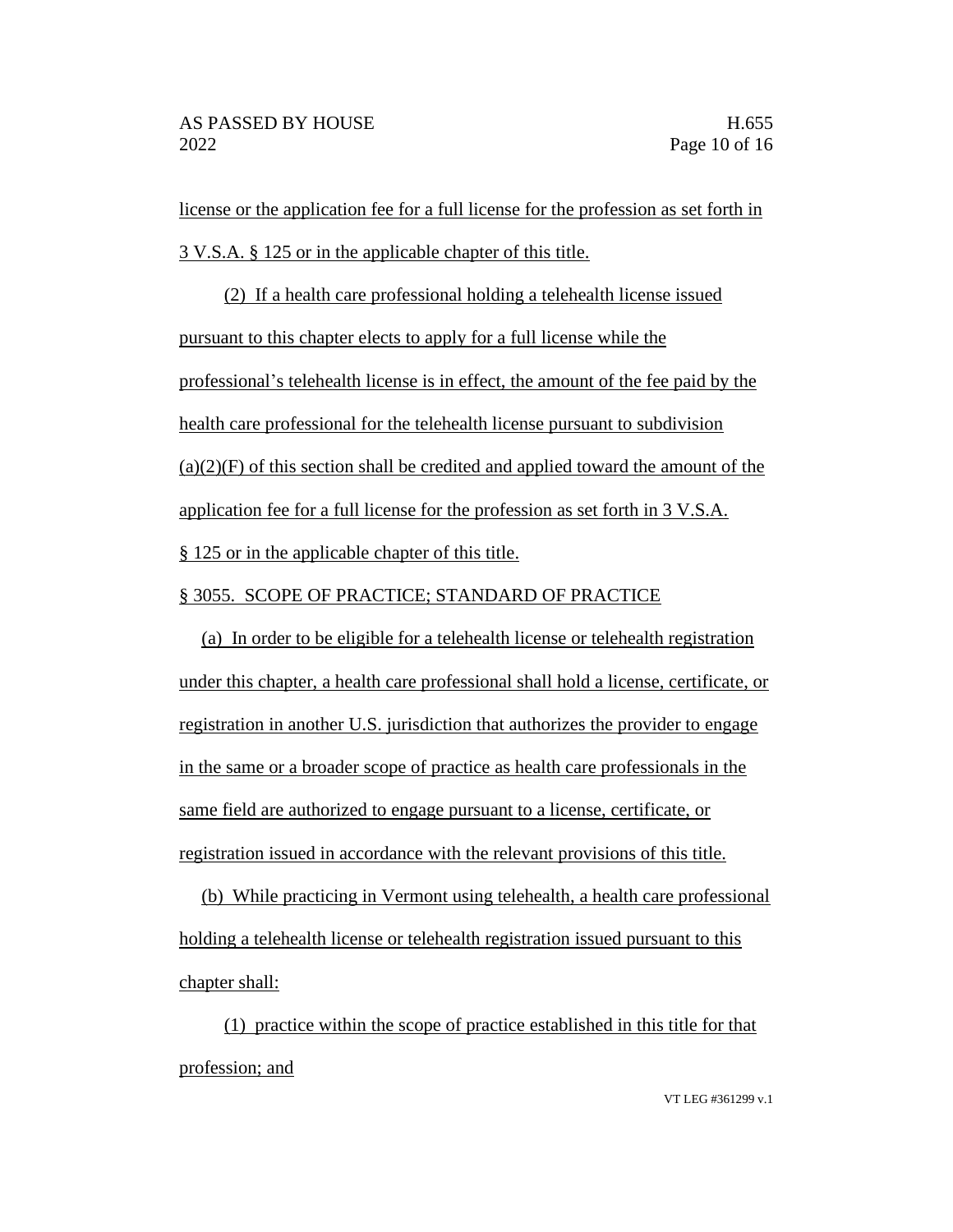(2) practice in a manner consistent with the prevailing and acceptable professional standard of practice for a health care professional who is licensed, certified, or registered in Vermont to provide in-person health care services in that health care profession.

#### § 3056. RECORDS

A health care professional holding a telehealth license or telehealth registration issued pursuant to this chapter shall document in a patient's or client's medical record the health care services delivered using telehealth in accordance with the same standard used for in-person services and shall comply with the requirements of 18 V.S.A. §§ 9361 and 9362 to the extent applicable to the profession. Records, including video, audio, electronic, or other records generated as a result of delivering health care services using telehealth, are subject to all federal and Vermont laws regarding protected health information.

§ 3057. EFFECT OF DISCIPLINARY ACTION ON OUT-OF-STATE

#### LICENSE, CERTIFICATE, OR REGISTRATION

(a) A health care professional shall not obtain a telehealth license or telehealth registration under this chapter if the health care professional's license, certificate, or registration to provide health care services has been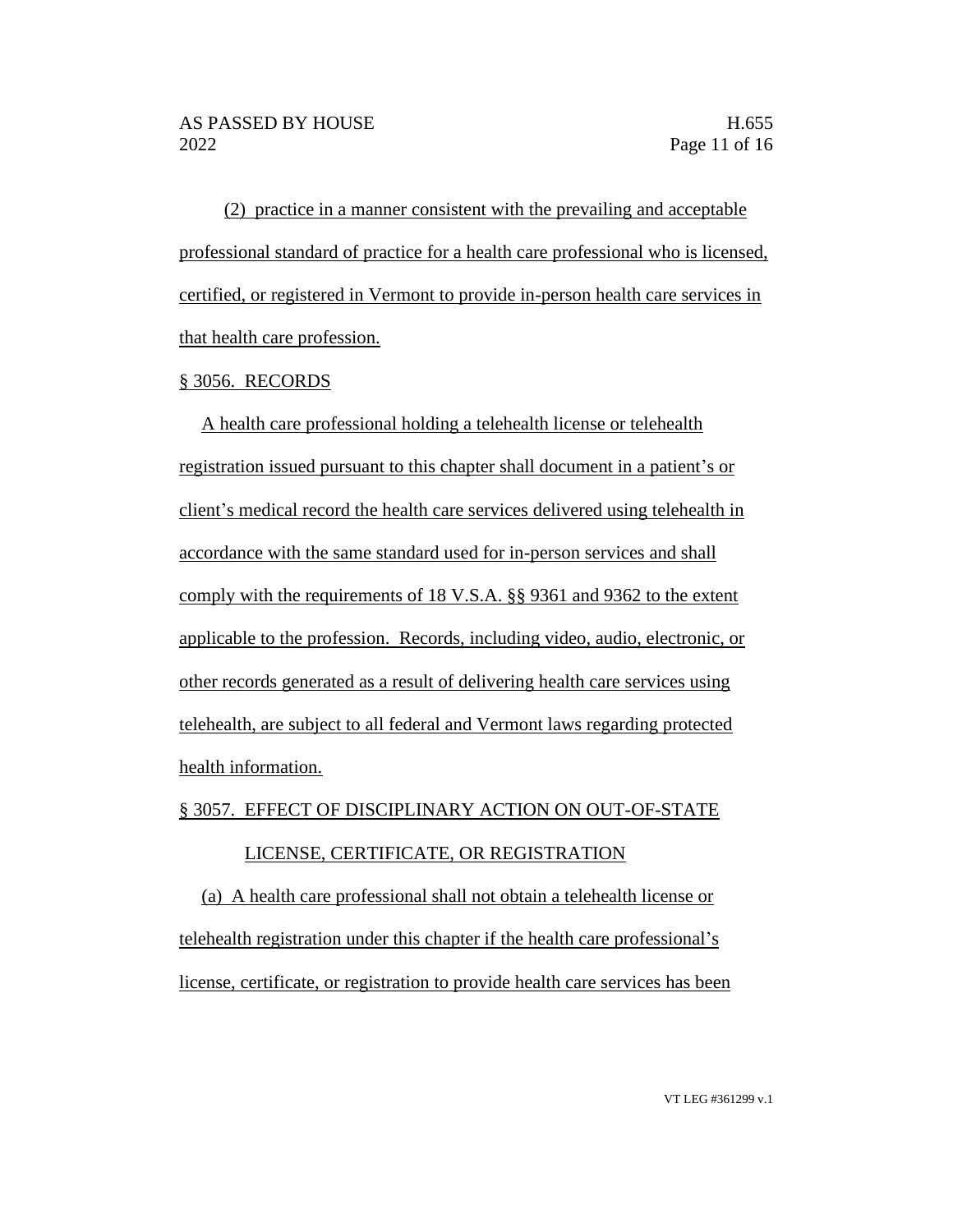revoked or is subject to a pending disciplinary investigation or action in any other U.S. jurisdiction.

(b) A health care professional holding a telehealth license or telehealth registration under this chapter shall notify the Office or the Board, as applicable, within five business days following a disciplinary action that places a warning, reprimand, condition, restriction, suspension, or any other disciplinary action on the professional's license, certificate, or registration in any other U.S. jurisdiction or of any other disciplinary action taken or pending against the health care professional in any other U.S. jurisdiction.

#### § 3058. JURISDICTION; APPLICATION OF VERMONT LAWS

A health care professional holding a telehealth license or telehealth registration in accordance with this chapter is subject to the laws and jurisdiction of the State of Vermont, including 18 V.S.A. §§ 9361 and 9362 and laws regarding prescribing, health information sharing, informed consent, supervision and collaboration requirements, and unprofessional conduct. § 3059. EXEMPTIONS FROM REGISTRATION AND LICENSURE

#### REQUIREMENTS

VT LEG #361299 v.1 A health care professional is not required to obtain a telehealth registration or licensure solely to provide consultation services to another health care professional regarding care for a patient or client located in Vermont, provided the consulting health care professional holds a license, certificate, or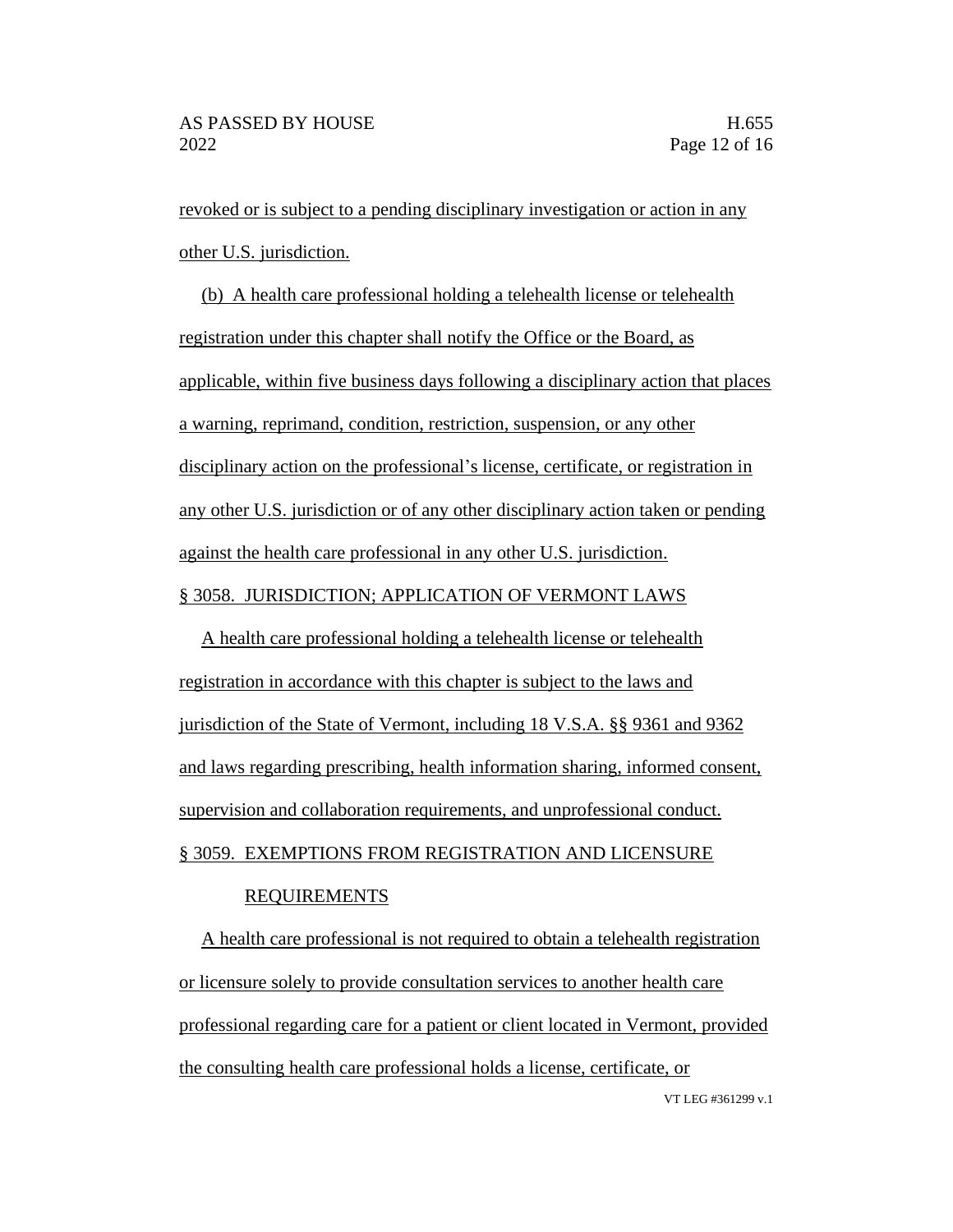registration to practice the profession in one or more U.S. jurisdictions and the consultation is based on a review of records without in-person or remote contact between the consulting health care professional and the patient or client.

#### § 3060. VENUE

Venue for a civil action initiated by the Office, the Board, or a patient or client who has received telehealth services in Vermont from an out-of-state health care professional holding a telehealth license or telehealth registration shall be in the patient's or client's county of residence or in Washington County.

#### § 3061. RULEMAKING

The Office or the Board may adopt rules in accordance with 3 V.S.A. chapter 25 to carry out the purposes of this chapter, including, in consultation with the appropriate boards and advisor appointees for professions regulated by the Office, rules regarding any profession-specific requirements related to telehealth licenses and telehealth registrations.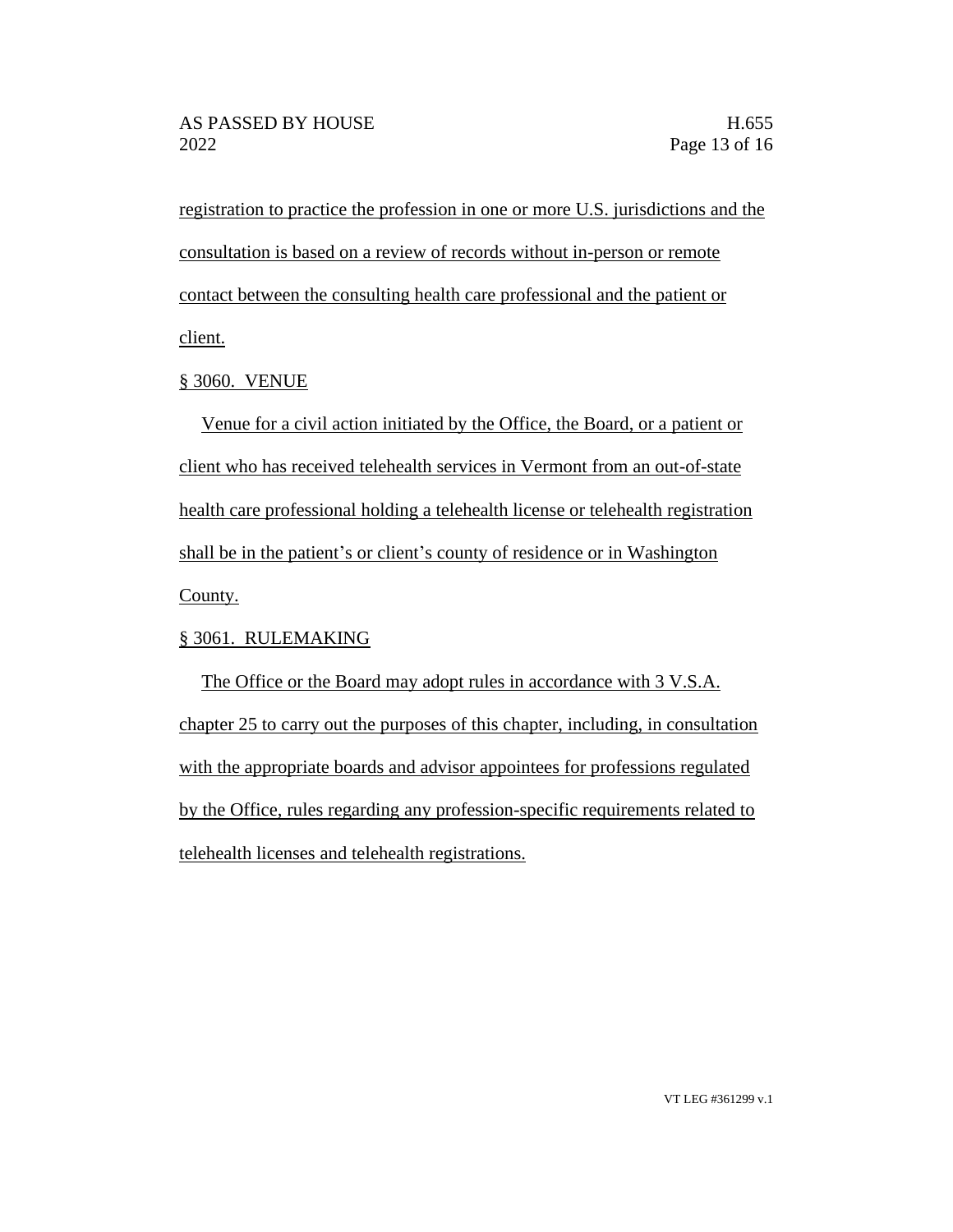\* \* \* Provisional Licensure for Professions Regulated by

Office of Professional Regulation \* \* \*

Sec. 2. 3 V.S.A. § 130 is added to read:

#### § 130. PROVISIONAL LICENSURE

(a) The Director may issue a 90-day provisional license to an individual who has completed an application for full licensure and:

(1) whose eligibility for licensure is contingent upon acceptable verification of licensure from another jurisdiction;

(2) whose eligibility for licensure is contingent upon completion of a

background check; or

(3) who is an active-duty member of the U.S. Armed Forces assigned to duty in Vermont or the spouse of such a member.

(b) A provisional license shall be based on a voluntary agreement between the applicant and the Office to expedite the applicant's entry into the workforce, in which the applicant agrees to forgo the procedural rights associated with traditional licensure in exchange for a provisional license pending final determination of the license application.

VT LEG #361299 v.1 (c) A provisional license shall only be issued to an applicant who can attest to material facts consistent with the requirements of full licensure, including the applicant's standing in other U.S. jurisdictions, criminal history, and disciplinary history. An individual to whom a provisional license is issued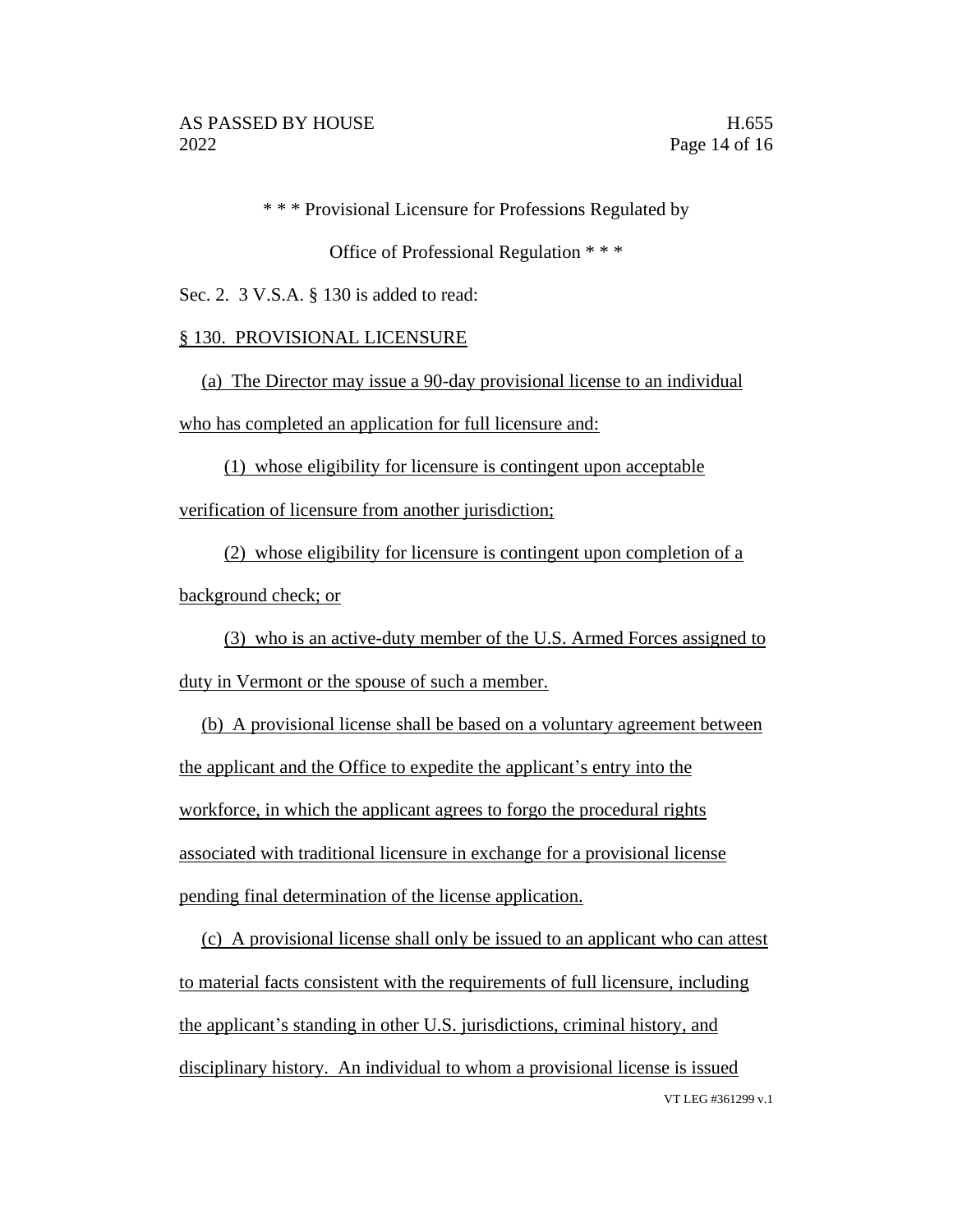shall expressly agree that the Office may summarily withdraw the provisional license upon discovery of any inconsistency or inaccuracy in the application materials.

(d) An individual aggrieved by a denial or summary withdrawal of a provisional license issued under this section shall have as an exclusive remedy the right to have the individual's application for conventional licensure determined according to the usual process.

(e) The Director may extend a provisional license beyond the initial 90-day period if the reason for issuing the license, as set forth in subdivisions  $(a)(1)$ – (3) of this section, has not been resolved.

\* \* \* Appropriation \* \* \*

Sec. 3. TELEHEALTH LICENSURE AND REGISTRATION SYSTEM; APPROPRIATION

The sum of \$360,000.00 is appropriated from the General Fund to the Office of Professional Regulation in fiscal year 2023 to develop and implement the telehealth licensure and registration system established in this act.

\* \* \* Effective Dates \* \* \*

Sec. 4. EFFECTIVE DATES

(a) Sec. 1 (26 V.S.A. chapter 56) shall take effect on July 1, 2023, except that the Office and the Board shall commence the rulemaking process prior to that date in order to have rules in place on July 1, 2023.

VT LEG #361299 v.1